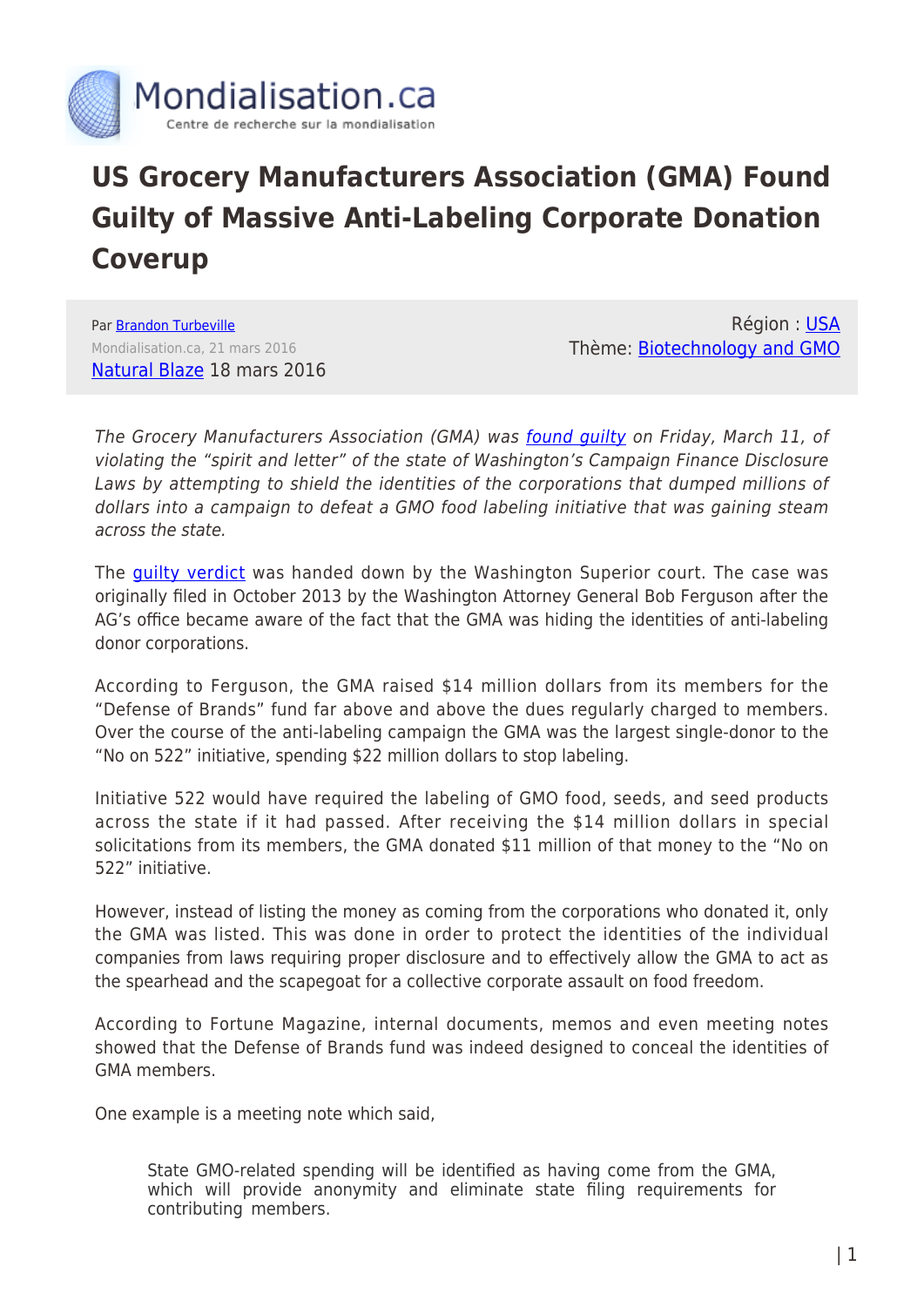Thurston County Superior Court Judge Anne Hirsch [stated that,](http://sputniknews.com/us/20160316/1036362847/Worlds-Largest-Food-Trader-Found-Guilty-Multimillion-Cover-up.html)

In enacting the Public Campaign Finance Laws, the people of Washington directed that they be interpreted liberally, to promote transparency and full disclosure to the voters. By its actions creating the [Defense of Brands] account, the GMA violated the spirit and letter of Washington's Public Campaign Finance Laws.

The court also ruled that a factual dispute remains in regards to whether or not the GMA's violation of the law was intentional. Therefore, a penalty was not determined and will not be administered until there is a ruling on the intentionality of the GMA's actions.

In 2013, the top ten contributors to the GMA's Defense of Brands Account saw Pepsi Co, Nestle USA Inc., and the Coca-Cola company as the top three contributors.

Below are the top [10 contributors](http://www.truth-out.org/buzzflash/commentary/big-food-found-guilty-in-multimillion-dollar-cover-up-in-gmo-labeling-fight) to the Defense of Brands fund and the amounts that they contributed in 2013:

1. PepsiCo: \$2.696 million 2. Nestle USA, Inc.: \$1.751 million 3. The Coca-Cola Company: \$1.742 million 4. General Mills: \$996,000 5. ConAgra: \$949,000 6. Campbell Soup: \$441,000 7. The Hershey Company: \$413,000 8. J.M. Smucker: \$401,000 9. Kellogg: \$369,000 10. Land O'Lakes: \$332,000

With such massive amounts of money being spent to prevent labeling initiatives like Initiative 522, one might begin to wonder whether or not, at some point, it might become more financially feasible for a number of these companies simply to move toward non-GMO ingredients. In fact, such an idea should be a consolation to pro-labeling activists as well as a guiding concept for their march forward. While Initiative 522 failed, it required millions of dollars in corporate funds to defeat it. Activists must now return to the battle field, not deflated – but invigorated.

Pro-labeling attempts must continue every election cycle. Eventually, either the measure will pass – or corporations will find it cheaper to comply with the activists' demands. The message should be clear to the corporations: we will have GMO labeling whether you like it or not.

Brandon Turbeville is an author out of Florence, South Carolina. He is the author of six books. His podcast Truth on The Tracks can be found every Monday night 9 pm EST at [UCYTV](http://ucy.tv/TT). He is available for radio and TV interviews. Please contact activistpost (at) gmail.com.

La source originale de cet article est [Natural Blaze](http://www.naturalblaze.com/2016/03/gma-found-guilty-of-massive-anti-labeling-corporate-donation-coverup.html) Copyright © [Brandon Turbeville](https://www.mondialisation.ca/author/brandon-turbeville), [Natural Blaze,](http://www.naturalblaze.com/2016/03/gma-found-guilty-of-massive-anti-labeling-corporate-donation-coverup.html) 2016